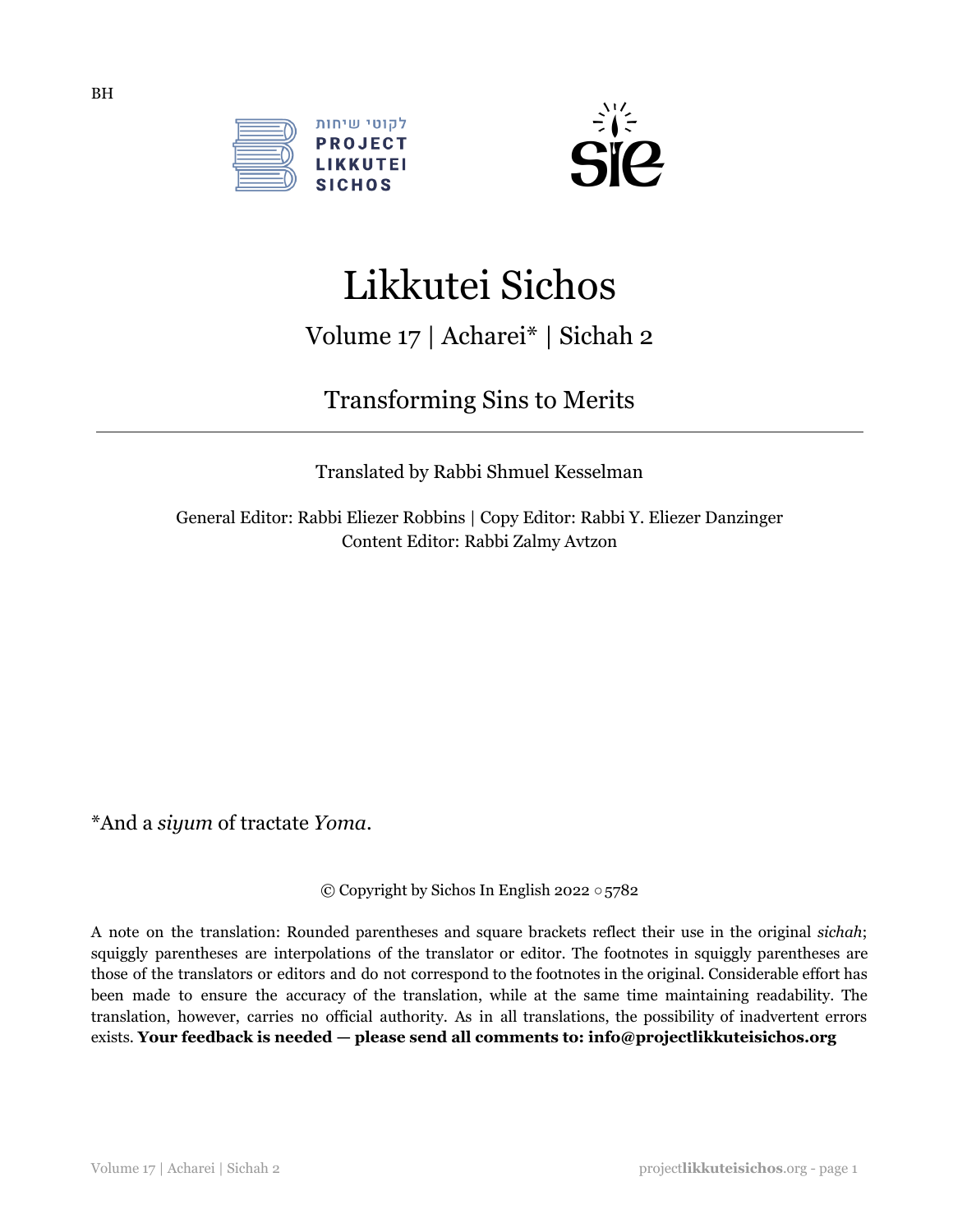#### HOW CAN THE UNDESIRABLE BRING BLESSINGS?

At the end of tractate *Yoma*, the *Gemara* says: 1

The school of Rabbi Yishmael taught: One who experiences a seminal emission on Yom Kippur should be apprehensive the entire year. But if he survives the year, he can be assured that he has a share in the World to Come. Rav Nachman bar Yitzchak said: Know that it is so, as the whole world is hungry, and he is satiated. When Rav Dimi came {from Eretz Yisrael}, he said: He will live a long life, increase, and propagate.

At first glance, it seems that the *Gemara* brings these teachings because they are a thematic continuation of what was said earlier: "One who experiences a seminal emission on Yom Kippur descends {into a *mikvah*} and immerses…." 2 But we need to clarify: How is it possible that the *Gemara* concludes *Chapter Yom HaKippurim* — which (as its name indicates) discusses matters relating to repentance and atonement; and moreover, the **final** *mishnah*, as well as the ensuing discussion in the *Gemara*, focuses on repentance — with a message opposite to that of repentance and atonement? This question becomes even more baffling considering that the *Gemara* discusses one of the most severe sins. This sin, when done intentionally, requires great repentance and atonement.<sup>3</sup> And from the severity of the sin when done intentionally we can appreciate the severity of the sin when done unintentionally<sup>4</sup> for they are (somewhat) comparable. We can also appreciate the severity of the sin from the various punishments (when done intentionally) and from the sacrifices, and the like (when done unintentionally).

Although the *Gemara* clarifies that at the end of the day, on the contrary, "he can be assured that he has a share in the World to Come… He will live a long life, increase, and propagate." This only clarifies how **after time** (after Yom

<sup>1</sup> {*Yoma* 88a.}

<sup>2</sup> On the top of *Yoma* 88a, the *Gemara* says: "Anyone who is obligated to immerse, immerses {in his usual manner on Yom Kippur}.... one who had a seminal emission may immerse at any point."

<sup>3</sup> See *Zohar*, vol. 1, 62a, p. 119b, et al.; see *Iggeres HaTeshuvah*, ch. 4.

<sup>4</sup> For this also requires atonement (Rashi on *Shevuos* 2a, s.v., "*toleh*"; see *Iggeres HaKodesh*, end of ch. 28; *Kuntres Acharon*, s.v., "*ulehavin pirtei*."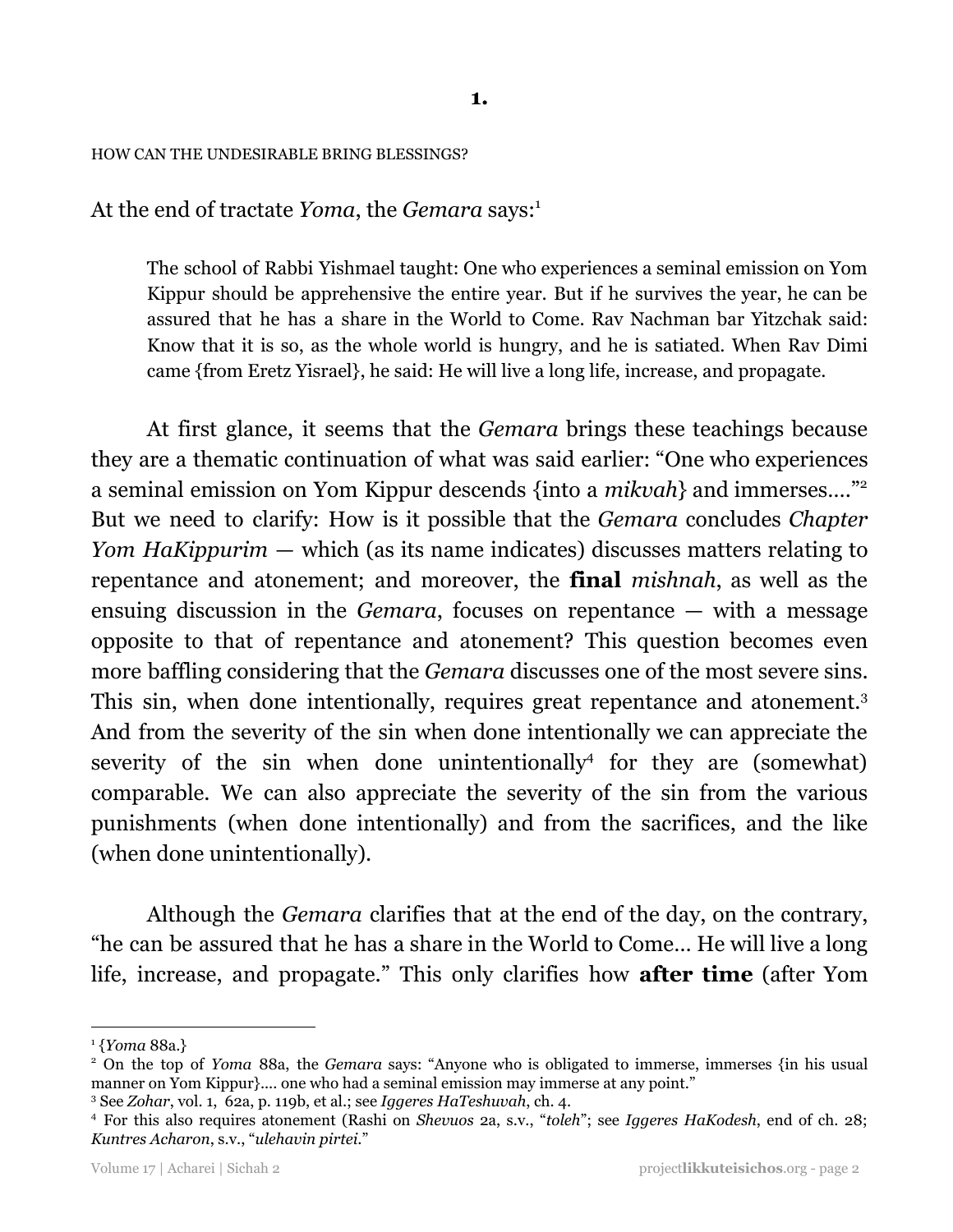Kippur) something positive comes about as a result of this. But on Yom Kippur itself, this is something that Hashem does not want.

Additionally, we need to clarify this issue itself: How is it possible that from something doubly undesirable — "One who experiences (a) a seminal emission (b) on Yom Kippur" — such a wonderful benefit emerges: "He can be assured that he has a share in the World to Come," and, "He will live a long life, increase, and propagate"?

Rashi explains:

*If he survives the year* — if he does not die, then he can be assured that he has good deeds in hand that protects him….

However, this only clarifies that something **else** (his good deeds) protected him from being harmed. But the *Gemara's* wording, "one who experiences a seminal emission" is a sign that "he can be assured…," implies that there is a connection between the two.<sup>5</sup> This is difficult to understand: How can this matter {experiencing a seminal emission} bring about the great benefit that "he can be **assured** that he has a share in the World to Come"; moreover, (even in this world) "he will live a long life, increase, and propagate," having children and grandchildren? 6

<sup>5</sup> {I.e., there is a connection between him experiencing a seminal emission and his being assured that he has a share in the World to Come, etc.}

<sup>6</sup> {Rashi on *Yoma* 88a, s.v. "*sagi umasgi*."}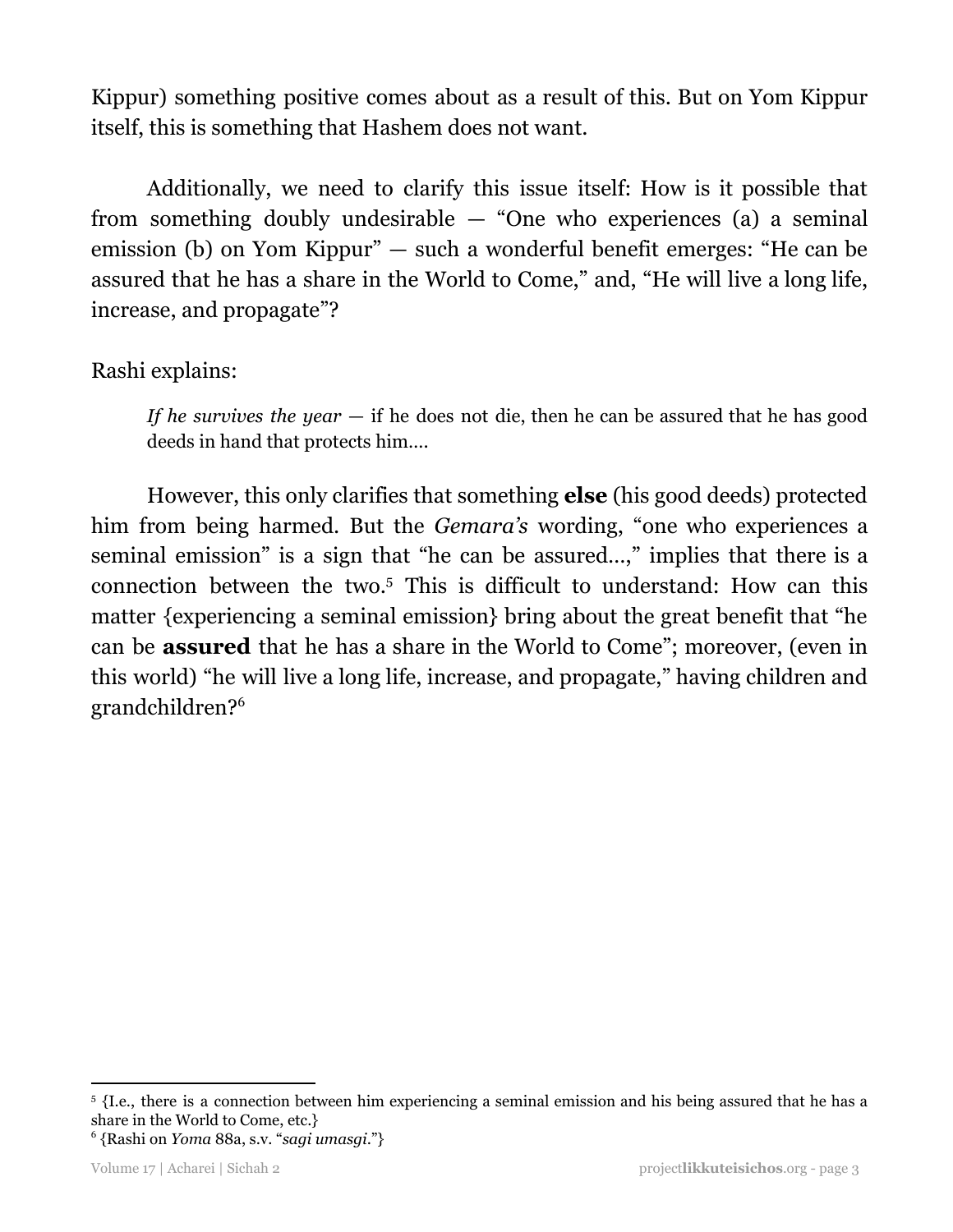#### HIS SINS ARE COUNTED AS MERITS

A similar, albeit, more difficult question comes up regarding repentance out of love. The *Gemara* writes regarding this,<sup>7</sup> "His intentional sins are counted for him as merits." *Maharsha* asks that seemingly this is most surprising, for it turns out that "the sinner benefits"<sup>8</sup> {from his sin}. *Maharsha* answers:

This person certainly performs complete repentance and performs additional good deeds, more than necessary to compensate for his sin. These extra good deeds become like merits for him. The verse that the *Gemara* quoted proves this point. As the verse says,<sup>9</sup> "And if a wicked person turns back from his wickedness and acts with justice and righteousness, he shall surely live on account of those acts...."<sup>10</sup> This implies that the acts of justice and righteousness that he adds for the sake of repentance brings about that he shall surely live on account of those acts."

This answer is difficult to understand: The *Gemara's* wording — "**his intentional sins are counted** for him as merits" — indicates that the *Gemara* does not refer to another action that is *related* to his sins, i.e., additional **merits** {of his righteous acts, that he performs} as **a result** of the sins. Rather, the *Gemara's* wording indicates that his sins themselves become merits. Thus, the question stands, as mentioned — how can it be that a sinner benefits {from his sin}?

Although seemingly we can suggest that is in fact what the *Gemara* means by saying, "his intentional sins are counted for him as merits," since his additional good deeds come about as a result of him changing and transforming himself by repenting for his sins. Thus, his "intentional sins" brought about and are the **cause of** his repentance out of love, as well as his merits.

<sup>7</sup> *Yoma* 86b.

<sup>8</sup> {*Challah*, ch. 2, *mishnah* 7.}

<sup>9</sup> *Yechezkel* 33:19.

<sup>10</sup> This is the wording in *Maharsha*, but in *Yechezkel*, it says, "he shall live." See *Yechezkel* 33:16, 18:27-28.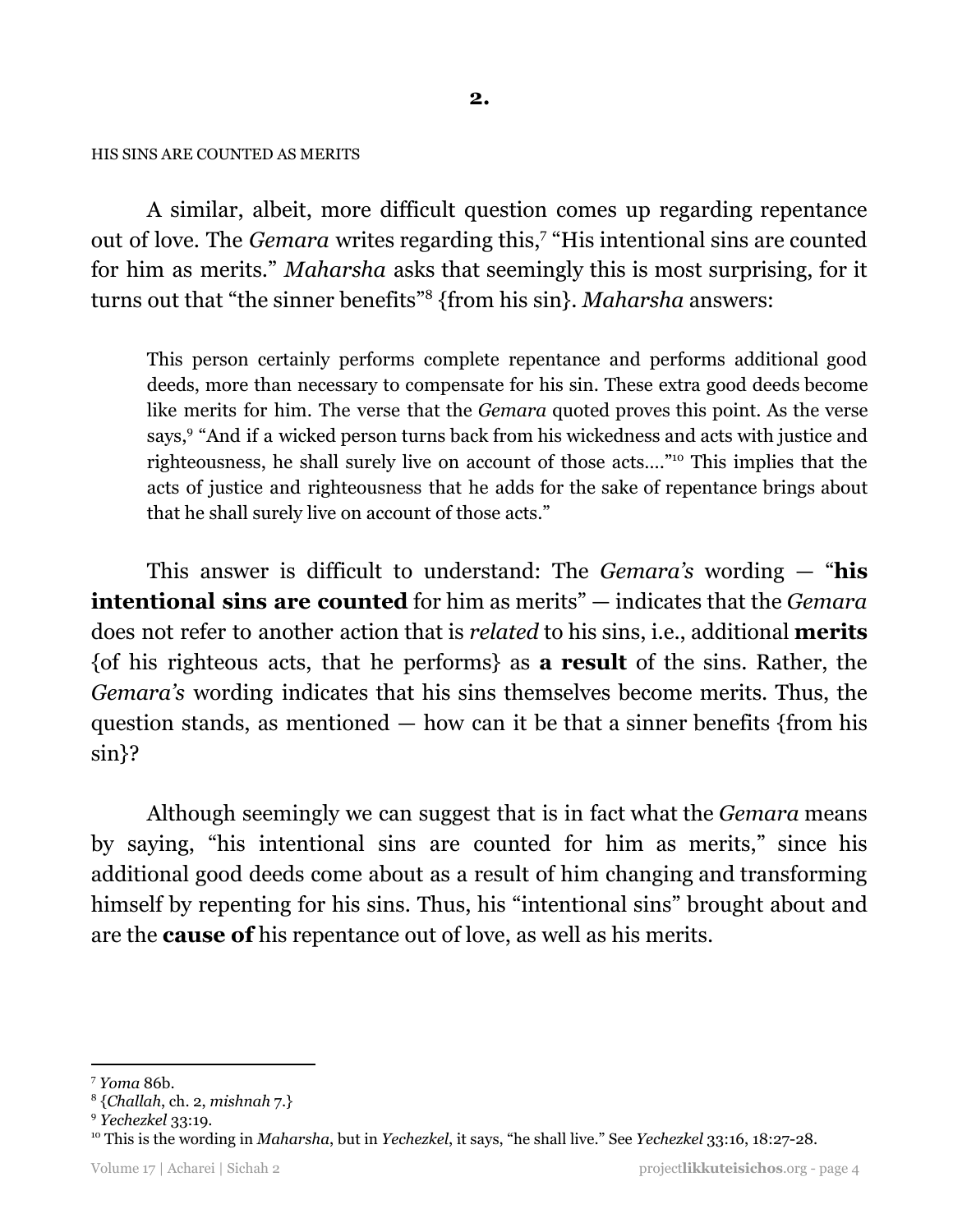We find a similar concept regarding a legal document.<sup>11</sup> Although a typical document is presumed to be legitimate, when someone contests its legitimacy, following which its legitimacy is verified in court, this document attains a stronger legal status than a document on which no protest was made. Thus, the **protest** led the document to be **reinforced**.

But this answer does not suffice. The protest only brings an improvement to the **document**. Similarly, in our context, intentional sins ultimately benefit the **person** who repents. However, the wording, "his intentional sins are counted for him as merits," implies that the **entity** under discussion — the sins themselves — are transformed into merits.

# **3.**

TWO TYPES

We can clarify this based on an explanation upon the conclusion of tractate *Yoma* in the *mishnah*: 12

Rabbi Akiva said: How fortunate are you, Israel; before Whom are you purified, and Who purifies you? It is your Father in Heaven, as the verse says: "And I will sprinkle purifying water upon you, and you shall be purified."<sup>13</sup> And it says: "The *mikvah*<sup>14</sup> of Israel is Hashem."<sup>15</sup> Just as a *mikvah* purifies the impure, so too, the Holy One purifies Israel.

Rabbi Akiva makes two points: a) "before Whom are you purified," and b) "Who purifies you?" Consequently, he quotes two supporting verses: a) "And I will sprinkle purifying water upon you," and b) "The *mikvah* of Israel is Hashem." The *Rogatchover Gaon*<sup>16</sup> explains: These two matters are indicative of

<sup>11</sup> See *Tur* and *Shulchan Aruch*, "*Choshen Mishpat*," sec. 46.

<sup>12</sup> *Yoma* 85b.

<sup>13</sup> *Yechezkal* 36:25.

<sup>&</sup>lt;sup>14</sup> {Ritual bath.}

<sup>15</sup> *Yirmiyahu* 17:13.

<sup>16</sup> {Rabbi Yosef Rosen (1858-1936) of Rogatchev (Belarus).} *Tzafnas Paneach al HaRambam*, *Hilchos Teshuvah*, ch. 2, par. 2.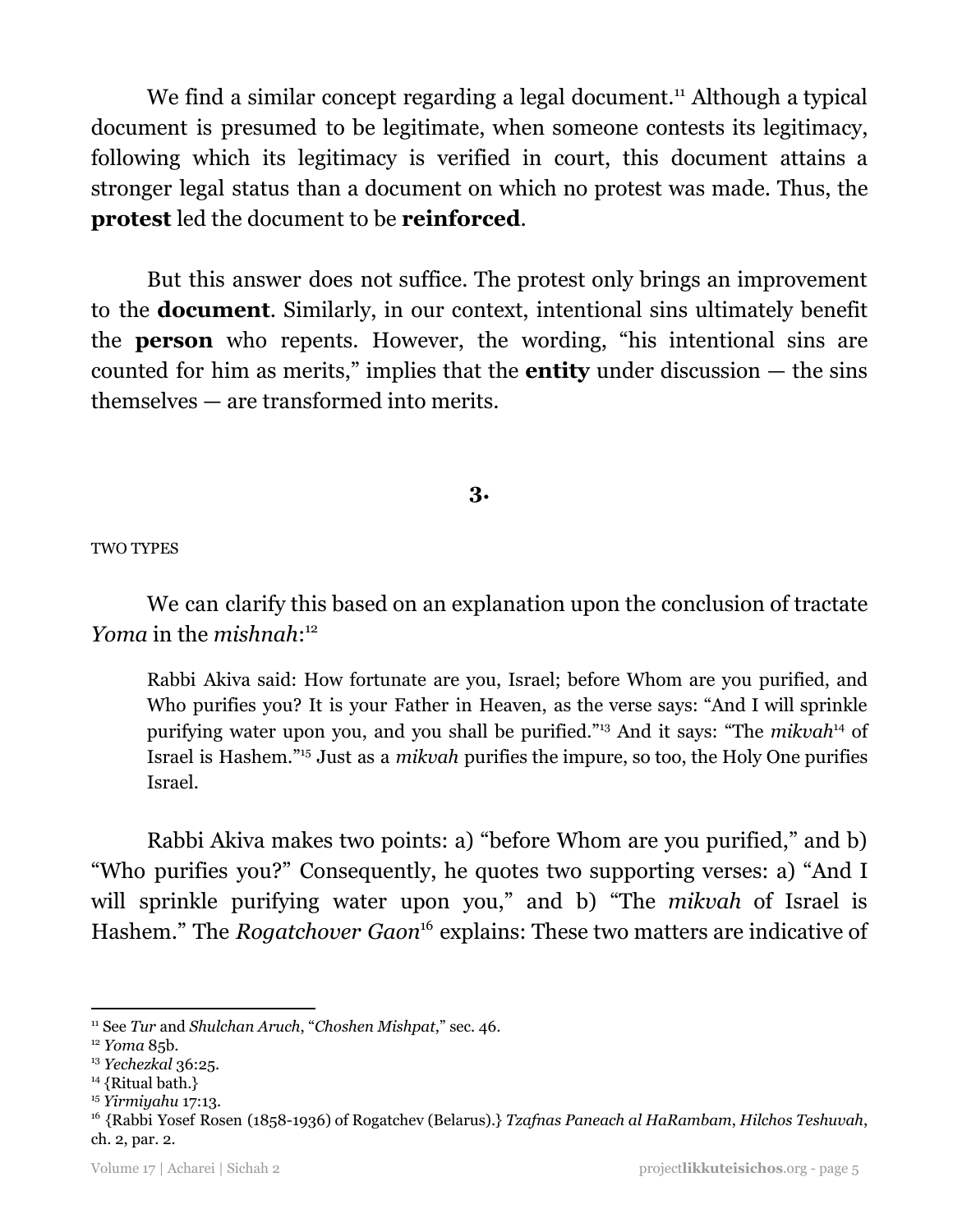the difference between the two types of purification: sprinkling<sup>17</sup> and *mikvah*. In order to purify a person, a sprinkling needs intent to effect purification.<sup>18</sup> A mikvah, however, purifies a person even if he has no intent to immerse.<sup>19</sup>

On this basis, we can appreciate the difference between the wording of the two verses that Rabbi Akiva quotes: "And I will sprinkle purifying water upon you," and "the *mikvah* of Israel is Hashem." Both passages refer to Hashem purifying the Jewish people. However, the first verse says, "And **I will sprinkle** purifying water upon you" — Hashem **sprinkles**; meaning, He performs the sprinkling. In the second verse, however, no **action** (i.e., intent to become pure) is mentioned, since inten is not a requirement for this form of purification.

Thus, from the perspective of the One purifying, i.e., Hashem, we see two methods of purification. The same holds true regarding the *avodah* of repentance and {and the concomitant process of} purification from the vantage point of a person {being purified}. In this regard, the *Gemara*<sup>20</sup> explains that there are two general categories of repentance: Repentance motivated by fear (and suffering) and repentance motivated by love. Repentance motivated by love stems from a genuine desire and a sincere resolve to **return** to Hashem and to set things right, and so forth. But when a person repents because of fear (and certainly, because of his suffering) his motive is to avoid punishment. In his bid to avoid punishment, he **consequently** regrets his sin, etc.

The *Gemara* then explains the difference in the effects of these two sorts of repentance: Concerning repentance out of fear, the verse says, "I will rectify their waywardness."<sup>21</sup> Rashi<sup>22</sup> explains, "like a blemished person who heals, a slight

<sup>&</sup>lt;sup>17</sup> {This refers to the ashes of the Red Heifer, which were sprinkled on a person who had become impure by coming in contact with a corpse.}

<sup>18</sup> Tractate *Parah*, ch. 12, *mishnah* 2; *Mishneh Torah*, "*Hilchos Parah*" ch. 10, par. 7-8.

<sup>19</sup> Only regarding *terumah* {the portion of crops gifted to a *kohen*} and *kodshim* {sacrifices} did the Sages enact the stringency that a person must have intent. (See *Chagigah* 18b, ff.; *Mishneh Torah*, "*Hilchos Mikvaos*," ch. 1, par. 8.)

<sup>20</sup> *Yoma* 86a.

<sup>21</sup> *Hoshea* 14:5.

<sup>22</sup> *Yoma* 86a, s.v., "*ukesiv erpeh*."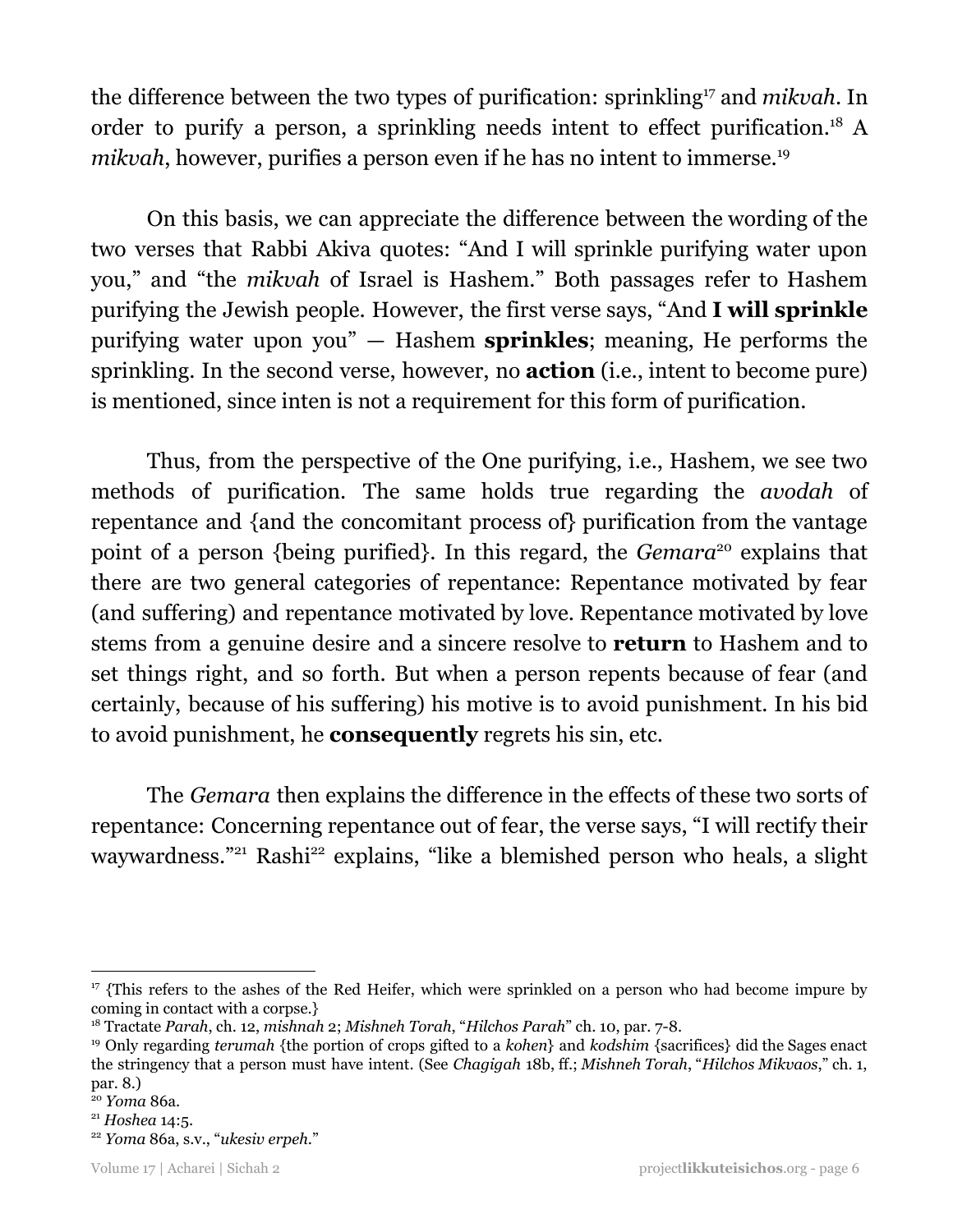scar remains."<sup>23</sup> But when one's repentance is motivated by love, "the sin is **uprooted retroactively**." 24

This difference also has *halachic* ramifications: When a man betroths a woman on the condition that she has no sins — if she then repented (for the sins that she had committed) because of fear, the betrothal is ineffective, since her sins at the time of the betrothal were **not** uprooted {retroactively}. However, if her repentance was induced by love, she is betrothed, for her sins were **uprooted retroactively**. Thus, at the time of the betrothal, she had no sins. As the *Gemara* differentiates regarding vows and blemishes: 25

{A man betrothed a woman on the condition that she has no vows incumbent upon her to fulfill, but she does have such vows.} If she goes to a *halachic* authority who dissolves (her vows), she is then betrothed. {However, if he betroths her on the condition that she has no blemishes, but she does have blemishes:} If she consults with a doctor who heals her blemishes, she is {still} not betrothed…. {This is because when} a *halachic* authority {dissolves a vow, he} uproots the vow **retroactively**, but a doctor only heals going forward.

# **4.**

### *BAAL TESHUVAH* AND *TZADDIK*

This difference between repentance motivated by love or by fear, in a general sense — a person who repents out of love does so with the intent of repenting, etc., in contrast to a person who repents out of fear — also exists more specifically in the different types of repentance out of love:

As mentioned, repentance out of love uproots the sin "retroactively." But this is not the highest level of repentance out of love, whereby "his intentional

<sup>&</sup>lt;sup>23</sup> {Lit., "his designation partially remains."}

<sup>24</sup> *Yoma* 86a, s.v., "*kan me'ahavah*."

<sup>25</sup> *Kesuvos* 74b.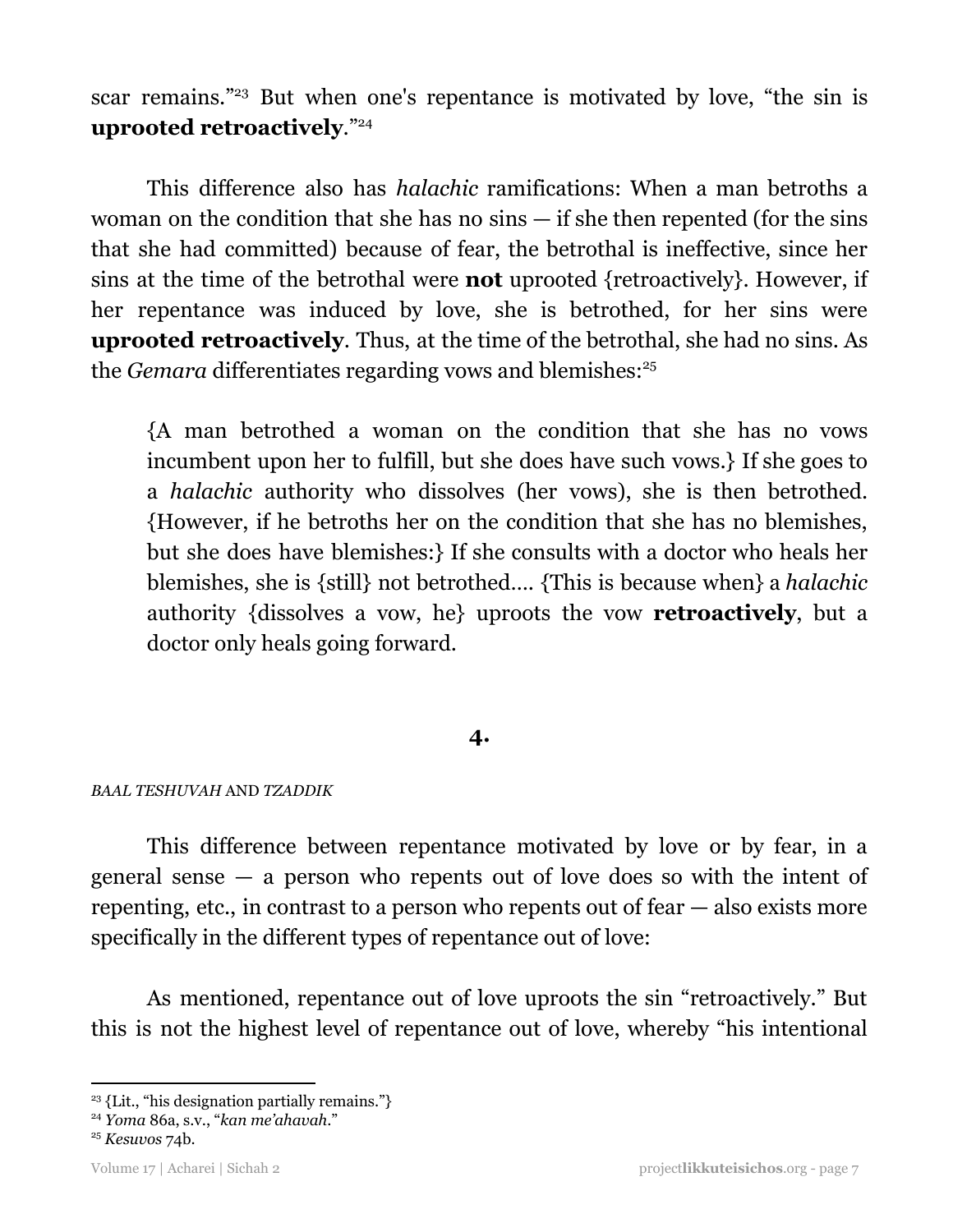sins are counted for him as merits." Meaning, his "intentional sins" are not only uprooted; rather, they become "as merits."

Love has numerous levels, but in general, they are {as referred to in the verse}:<sup>26</sup> "with all your heart, with all your soul, and with all your might." Accordingly, there are also many corresponding levels of repentance that come about as a result of these levels of love.

As discussed, the advantage of repentance based on love is a person's intent. Thus, the loftiest intent is expressed only in the highest form of repentance out of love. On this basis, we can even say that the intent of a person who repents on a lower level, when "the sin is uprooted retroactively," is {on a relative scale}, not even considered to be {genuine} resolve.

This is analogous to the declaration of our Rabbis<sup>27</sup> that loving Hashem with "all your heart and all your soul" but without "all your might" {falls short. A person who loves Hashem in this limited fashion} is considered as not performing Hashem's will.

In general, this concept can be understood from the *Rogatchover Gaon's* wording: "To remove a sin does not require intention; to *fix* a sin, does."

In a clear *halachah*, we find **some** evidence to support these distinctions within the category of repentance out of love:

The *Gemara*<sup>28</sup> states that if a man betroths a woman on the condition that he is a *tzaddik*,<sup>29</sup> then even if he was completely wicked, she is deemed betrothed {out of doubt}, since perhaps in the meantime, he had thoughts of repentance. This raises a question: Whichever way we look at it, this seems difficult. If this case refers to someone who repented because of fear, then his condition was clearly not met. For repentance out of fear does not render a person a *tzaddik*,

<sup>26</sup> {*Devarim* 6:5.}

<sup>27</sup> *Berachos* 35b; see *Maharsha*, ibid; *Likkutei Torah*, "*parshas Shelach,"* 42c.

<sup>28</sup> *Kiddushin* 49b.

<sup>&</sup>lt;sup>29</sup> {A righteous person, free of sin.}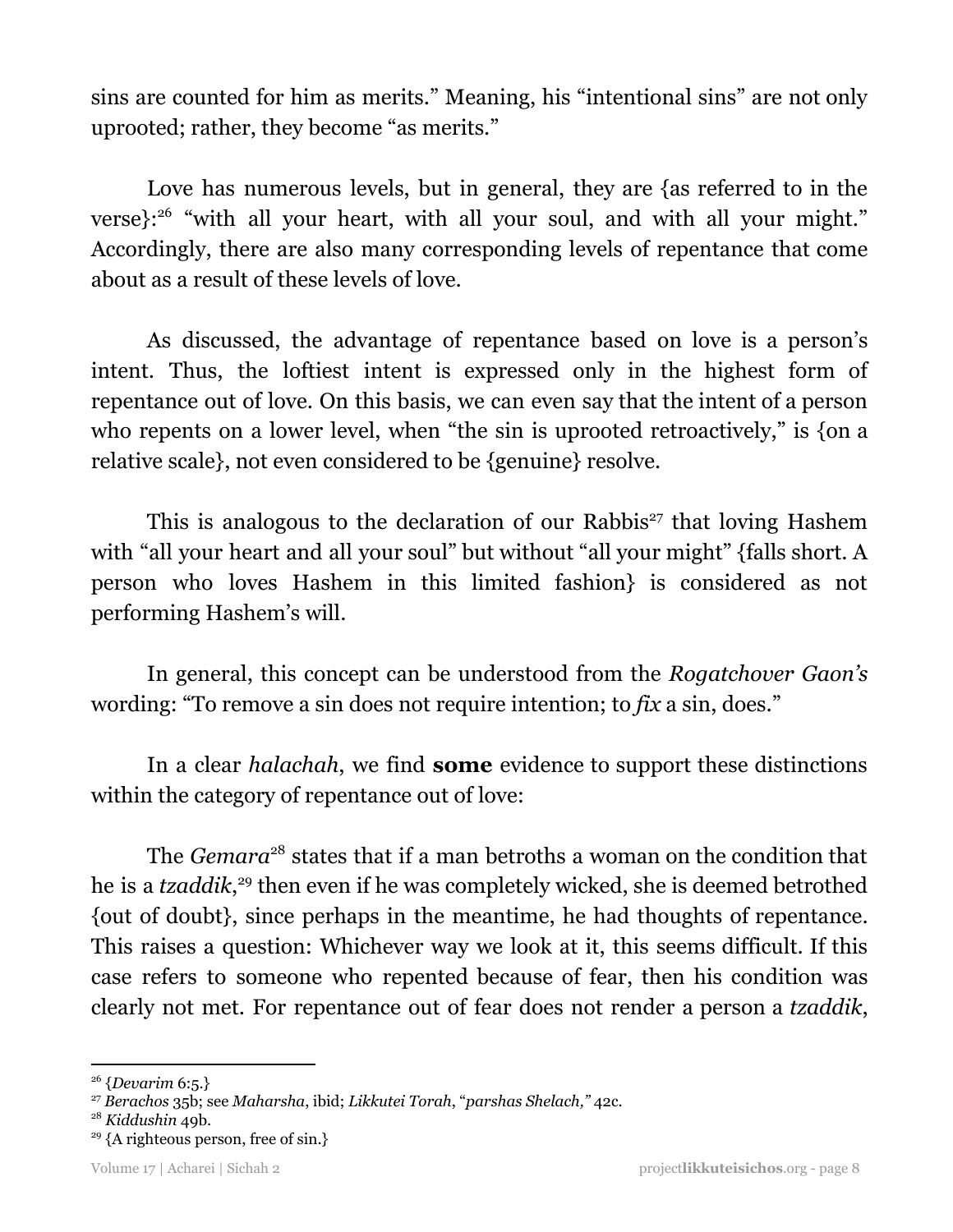since "a slight scar remains."<sup>30</sup> And if this case refers to a person whose repentance was motivated by love, the woman should still not be betrothed since {such} a *baal teshuvah*<sup>31</sup> stands on higher ground than a *tzaddik*. As our Rabbis say, <sup>32</sup> "In a place where *baalei teshuvah* stand, {even} full-fledged *tzaddikim* cannot stand." The law is that even if "he misled her to her benefit" [in regards to familial standing — if he claimed his familial status was inferior to its actual status; or regarding finances— if he betrothed her on condition that he was poor but in truth he was wealthy] she is not betrothed. 33

The answer: "Perhaps {in the meantime} he had thoughts of repentance (**out of love**) in his mind." But he only had in mind to perform the type of repentance that uproots his sins retroactively. He did not have in mind to repent in a manner whereby his sins are transformed into merits. Specifically, regarding this higher form of repentance did our Rabbis declare, "In a place where *baalei teshuvah* stand, {even} full-fledged *tzaddikim* cannot stand."

We can say further: When considering the likelihood that a person, in an **instant**, "had **thoughts** of repentance," it is impossible for him to have had total resolve. Therefore, such repentance cannot transform his sins to merits and lift him to a higher rank than a *tzaddik*.

The explanation:<sup>34</sup> The advantage of a *baal teshuvah* over a consummate *tzaddik* (who never succumbed to sin) is not only quantitative. Meaning, that besides a *baal teshuva's* own merits, he also possesses the merits that accrue as a result of his previous intentional sins. But moreover (and more importantly) a *baal teshuvah* possesses a qualitative advantage over a *tzaddik*. "His intentional sins are counted for him as merits," but merits of an entirely different quality {than ordinary merits}. Therefore, "In a place where *baalei teshuvah* stand, {even} full-fledged *tzaddikim* **cannot** stand." No matter how many merits the *tzaddik* amasses from his lofty *avodah*, he cannot attain this "new" *avodah* — a whole different quality of merits. But this attainment can only be reached when

<sup>&</sup>lt;sup>30</sup> {His former designation as someone wicked is not completely erased.}

<sup>&</sup>lt;sup>31</sup> {Penitents.}

<sup>32</sup> *Berachos* 34b; *Mishneh Torah*, "*Hilchos Teshuvah*," ch. 7, par. 4.

<sup>33</sup> *Kiddushin* 48b (*mishnah*), 49a.

<sup>34</sup> See *Derech Mitzvosecha*, 191a ff.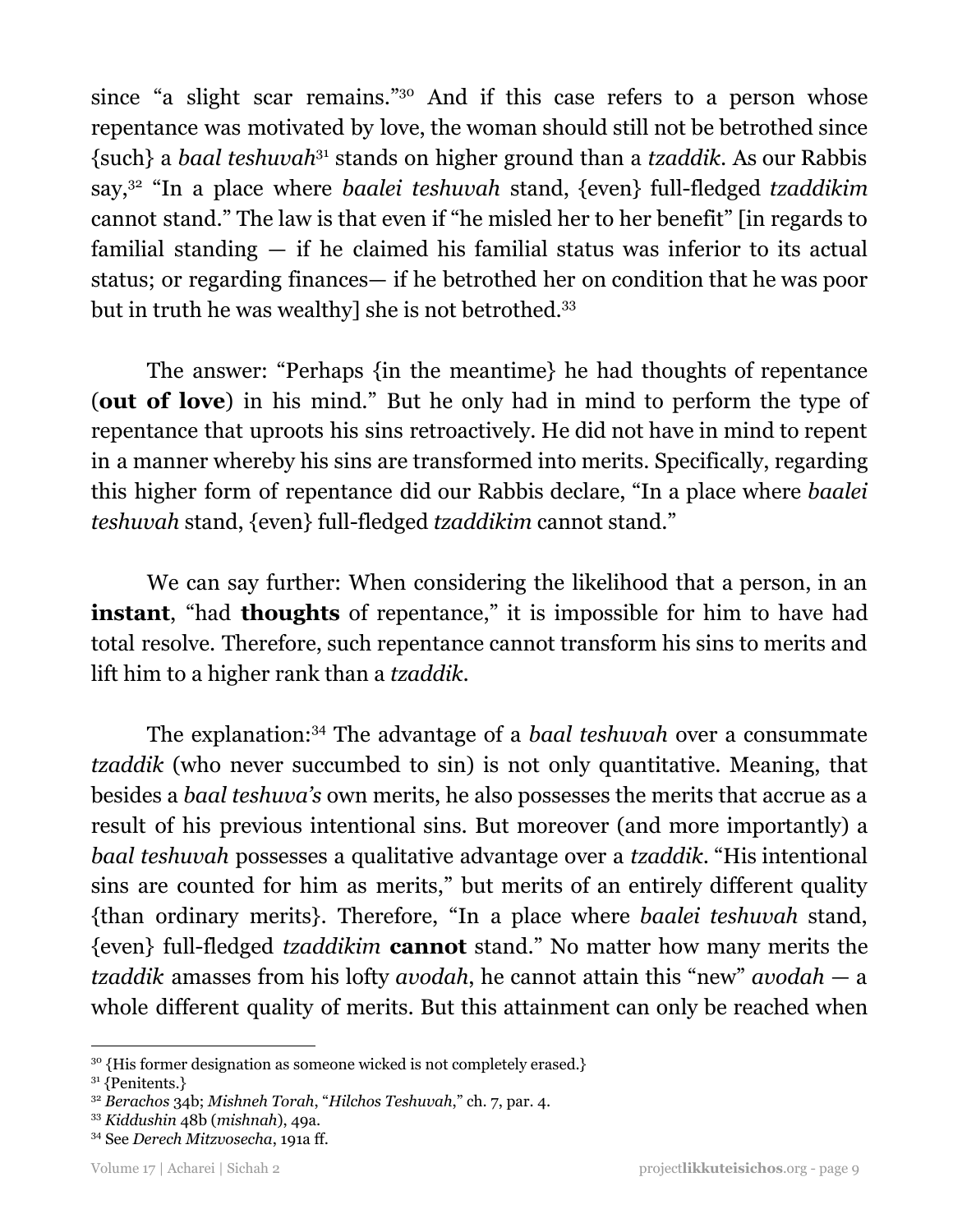repentance springs from a person's consummate love, as discussed, and by extension, his consummate resolve (as will be explained), which rectifies sins and transforms the intentional sins themselves into merits.

**5.**

#### PREPARATION

In *Tanya*,<sup>35</sup> the Alter Rebbe explains what this consummate love and intent looks like, as well as how sins are thereby transformed into merits:

Forbidden foods… are forever tied and bound by the "extraneous forces" (the *kelipos*).<sup>36</sup> They are not elevated from the *kelipos*… until the sinner repents so earnestly that his intentional sins become transformed into veritable merits. This is achieved by "repentance out of love," springing from the depths of the heart, with great love and fervor, and from a soul passionately desiring to cleave to Hashem, and thirsting for Hashem, like a parched and barren soil thirsts desperately for water. For until now, his soul had been found in a barren wilderness and in the shadow of death, which is the *sitra achra*.<sup>37</sup> In the greatest possible measure, his soul had been far removed from the light of the Divine Countenance. Therefore {now that he "repents out of love"}, his soul thirsts for Hashem even more intensely than the souls of the *tzaddikim* {who have never sinned}. As our Sages say: "In a place where *baalei teshuvah* stand…." Only concerning repentance out of such great love has it been said that "his intentional sins are counted for him as merits," since through these sins, he has attained this great love, {by having repented}.

Here, the Alter Rebbe addresses both points {referred to in Section 2}: (a) The advantage that a **person** attains: his deliberate sins elicit that "**his soul** thirsts for Hashem even more fervently than the souls of the *tzaddikim* who have never sinned"; and (b) the change in the **object** — his sins — "since through them, he attained this great love {when he repented}."

The explanation for this matter according to the approach of *halachah*:

<sup>37</sup> {Lit., "the other side"; a euphemism for the *kelipos*.}

<sup>35</sup> Chapter 7.

<sup>&</sup>lt;sup>36</sup> {*Kelipah* — Lit., "a shell" or "a peel." The term refers to anything that conceals, and so opposes G-dliness, just as a shell or a peel conceals the fruit within. *Kelipah* is often used to refer to evil or impurity.}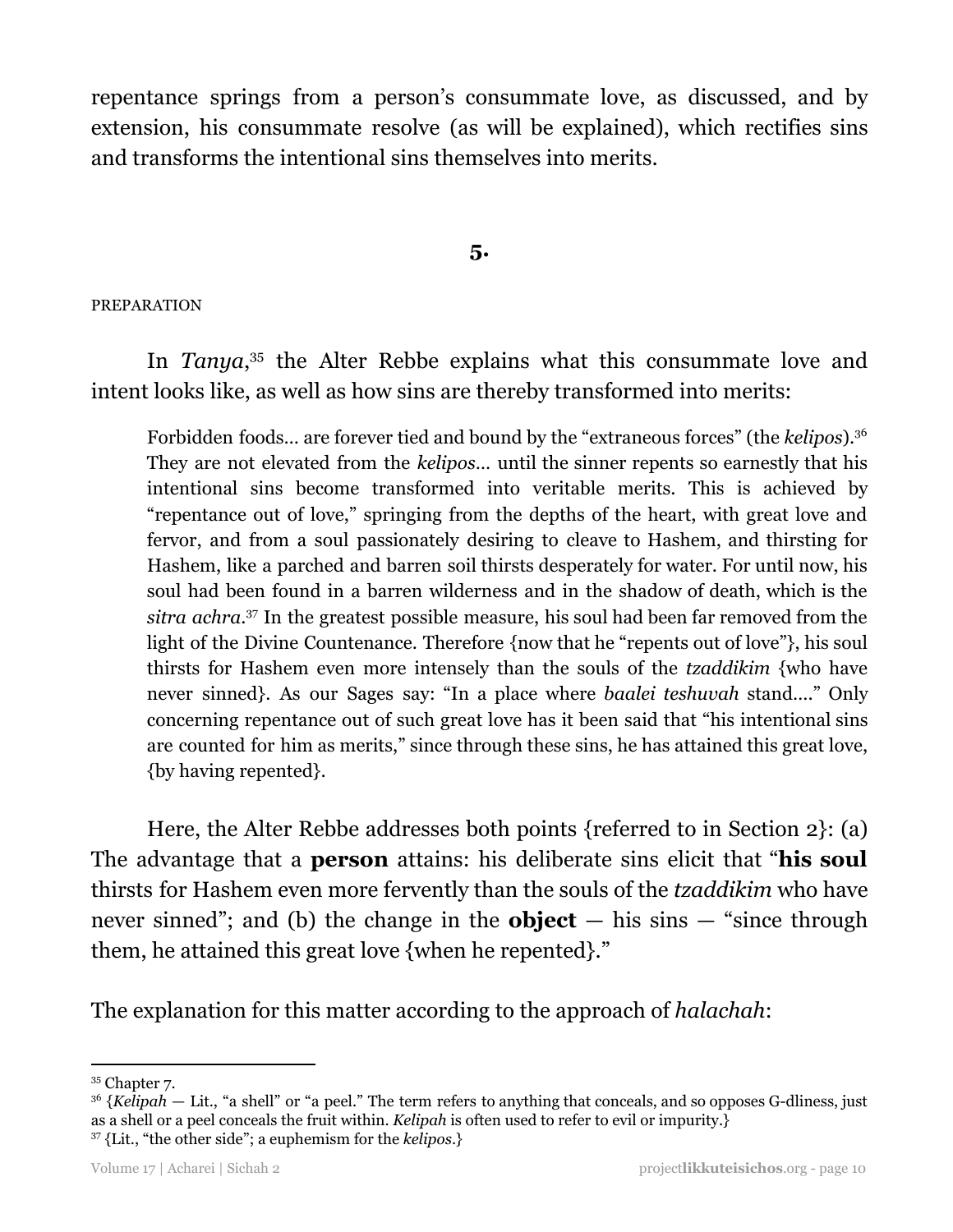We find many laws and levels regarding the importance of preparatory and precursory steps and their relationship with their intended end.

For example, preparatory steps that facilitate a *mitzvah* — without them, we cannot perform the *mitzvah*; therefore, these steps themselves attain a degree of importance. According to Rabbi Eliezer, "**One may cut down trees** {on *Shabbos*} to prepare charcoal in order to fashion iron tools {for circumcision}."<sup>38</sup> Meaning, in order to fashion a knife used for circumcision on *Shabbos*, in his opinion, (most) actions that facilitate the *mitzvah* override *Shabbos*. 39

Even more far-reaching, regarding preparing and facilitating the *mitzvos* of *sukkah* and *lulav*, according to the *Jerusalem Talmud*: "One who **makes** a 40 *sukkah* for himself recites the blessing, 'Blessed… Who sanctified us with His mitzvos and **commanded us to make**<sup>41</sup> a *sukkah*....' One who fashions a *lulav* for himself recites a blessing, 'Blessed… Who sanctified us with His *mitzvos* and **commanded us to make** a *lulav*…." And the same applies to *mezuzah*, *tefillin*, *tzitzis*, etc.

At face value, the explanation is the following: Since the Torah instructed us to perform a specific *mitzvah*, and this *mitzvah* can be performed only through specific actions and preparatory steps, we must conclude that these actions and steps are part of the *mitzvah*. (Alternatively, these steps attain a degree of prominence akin to that of the *mitzvah* [and according to the *Jerusalem Talmud*, in the case of the *sukkah*, etc., these steps also become *mitzvos*].)

We find a higher level of steps that are preparatory for a *mitzvah* in the context of the service in the *Beis Hamikdash*, and specifically, regarding bringing the blood of a sacrifice to the Altar. Blood was brought to the Altar only

<sup>40</sup> *Berachos*, ch. 9, *halachah* 3.

<sup>38</sup> *Shabbos* 130a.

<sup>39</sup> *Shabbos* 131a.

<sup>41</sup> I.e., according to the *Jerusalem Talmud*, actions that facilitate a *mitzvah*, become *mitzvos* themselves, not just preparatory steps which attain some level of importance, e.g., they override Shabbos.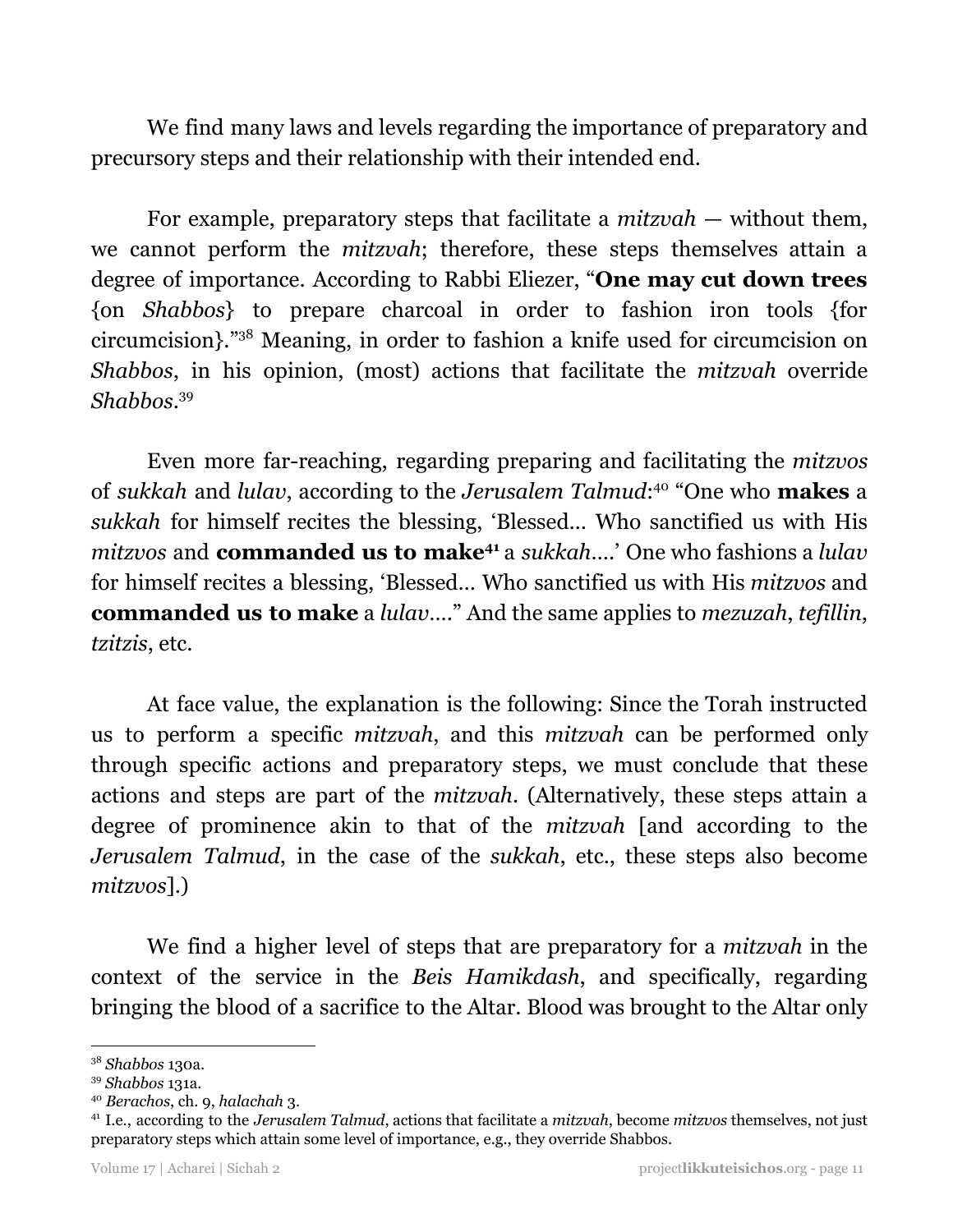**in order** to perform the service of sprinkling the blood on the Altar. Nevertheless, the law is that the action of bringing the blood itself attains the prominence and *halachic* status of a service in the *Beis Hamikdash* to the extent that "improper thoughts invalidate" it.<sup>42</sup>

More generally, there are certain Temple services that were considered somewhat preparatory, "an incomplete service."<sup>43</sup> Meaning, the laws and *halachic* status of a service apply to it, but it is not a service that completes the procedure (for another service follows it). Thus, a non-*kohen* would not be liable to incur the death penalty if he performed this sort of Temple service.

In a **similar** fashion, we can apply this concept to our case: Since a person can only reach the highest level of repentance out of love (as cited earlier from *Tanya*) through his previous sins (and his previous sins afterward also elevate his *mitzvos* [merits] to a higher plane) therefore, the sins themselves are elevated and attain the status of merits — similar to the preparatory steps for a *mitzvah*.

# **6.**

#### MAYBE NOT

However, seemingly, this answer does not suffice:

a) The preparatory steps for a *mitzvah*, after all, are not transformed, and do not become *mitzvos*. Even according to Rabbi Eliezer, they remain **preparatory steps**.

Even according to the *Jerusalem Talmud*, which maintains that upon making a *sukkah* or a *lulav*, we must recite the blessing "who… **commanded** us…," nonetheless, making a *sukkah* does not fulfill the *mitzvah* that "you shall

<sup>42</sup> *Zevachim* 13a, in the *mishnah*; *Mishneh Torah*, "*Hilchos Pesachim*," ch. 13, par. 4.

<sup>43</sup> *Yoma* 24a ff.; Rashi, loc. cit.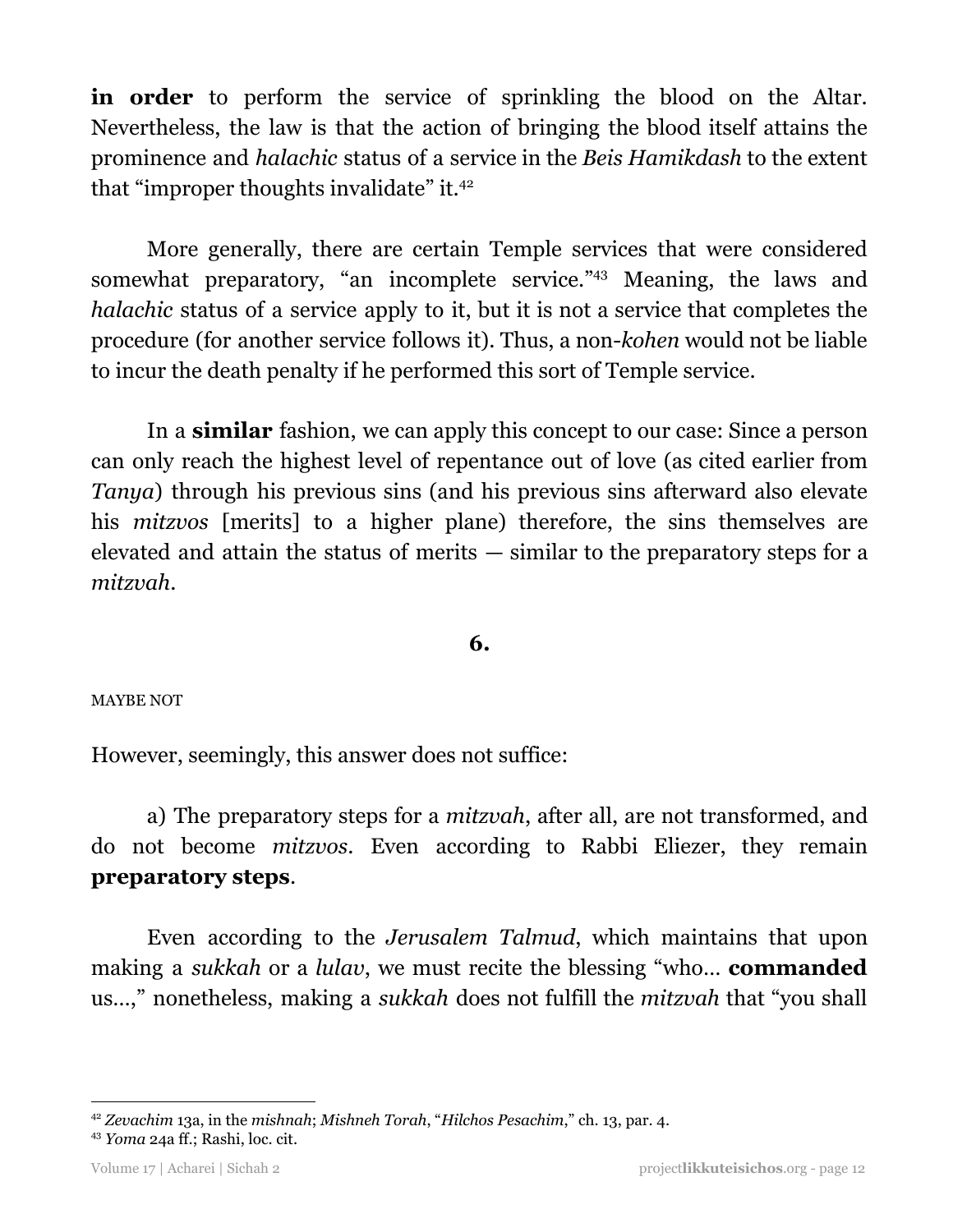dwell in *sukkos*";<sup>44</sup> rather, this action is the *mitzvah* of **making** a *sukkah*. Similarly, bringing the blood to the Altar is not a complete service.

b) Of primary importance: In all of the above circumstances, the act is a preparation for the *mitzvah*, meaning it is the same "type" of action as the *mitzvah*. In all cases, the action is closely connected to **that** corresponding *mitzvah* itself: he makes a *sukkah* or a *lulav*, etc., or he **brings the blood to the Altar**. In contrast, in our context, he acted in a way that is the **antithesis** of merit, yet we still say that the sins themselves become merits.

This question becomes even stronger: We find that certain discretionary, preparatory steps, do not attain the status of a *mitzvah*, nor even the status of preparatory steps. For example, this is the case with plowing and harvesting, etc., and all the steps entailed by the process {described in the verse}, "You may gather in your grain, your wine, and your oil."<sup>45</sup> This is true even though without these activities, it is impossible to fulfill certain *mitzvos* connected with them, such as the separation of *terumah*<sup>46</sup> and *maaser*,<sup>47</sup> and so forth. We can posit that the reason {these activities don't attain *mitzvah* or preparatory status} is that according to Rabbi Shimon bar Yochai, these activities are undesirable: "Is it possible that a person plows... and sows... what will become of Torah?"<sup>48</sup> And by the same token, according to the Rabbis {who dispute Rabbi Shimon bar Yochai}, these actions, at the very least, are undesirable (in contrast to preparatory steps for a *mitzvah*, or the like). {In that case, how can sins, which are not just undesirable, but forbidden, be deemed to be preparatory steps?}

<sup>44</sup> {*Vayikra* 23:42.}

<sup>45</sup> {*Devarim* 11:14.}

<sup>46</sup> {A Torah commandment to give a portion of the harvest a *kohen*.}

<sup>47</sup> {Three Torah commandments obligating a person to give a tenth of his remaining harvest (after *terumah* has been separated) to a *levi*, following which a tenth of the remainder is either eaten by the owner in Yerushalayim, or given to the poor.}

<sup>48</sup> *Berachos* 35b.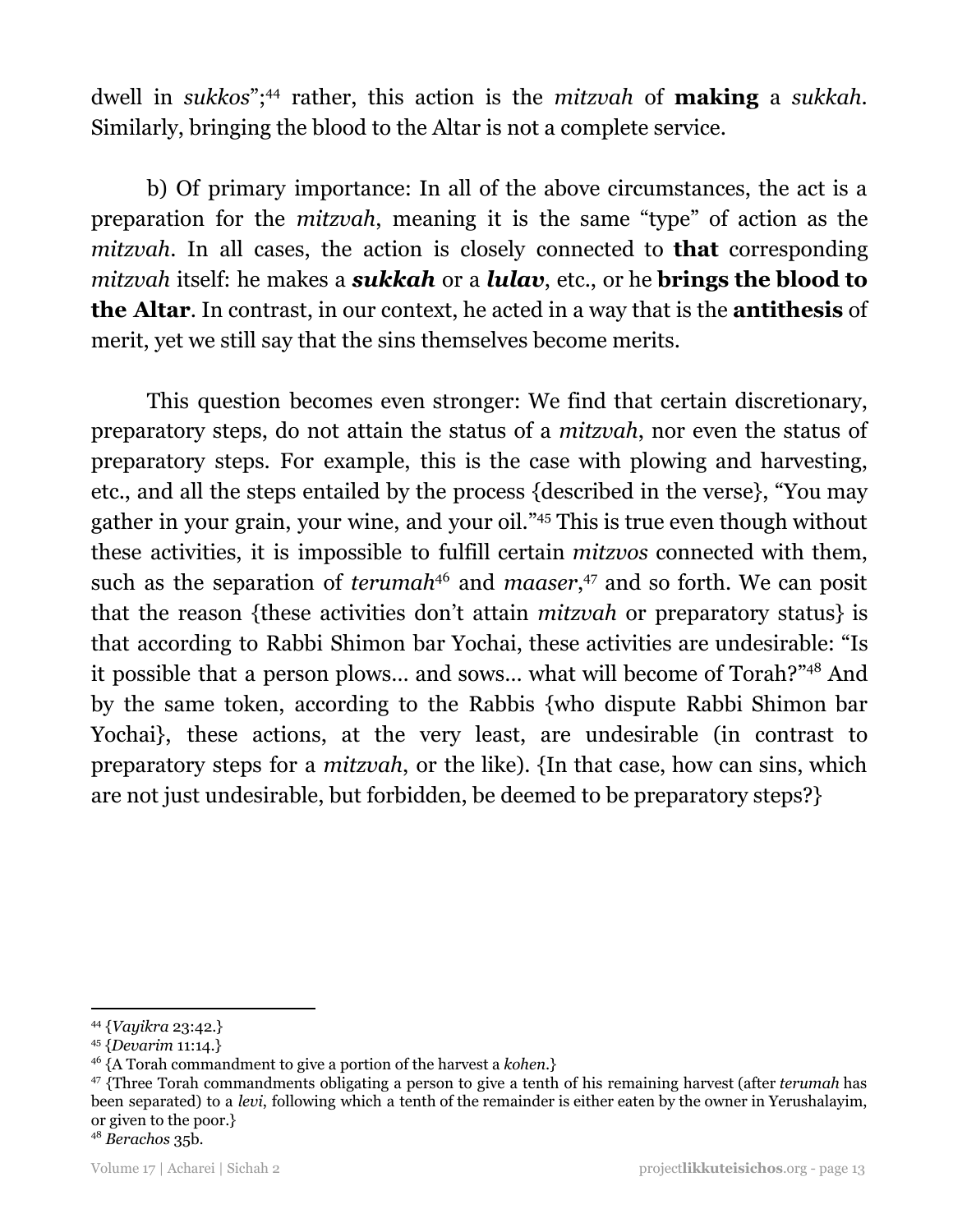#### THE ANSWER

The explanation in brief:

Every *mitzvah* contains a general element — an element in which all mitzvos are equal – as our Sages say, "He fulfills the will of Hashem";<sup>49</sup> "I said {what I wanted} and My will was performed."<sup>50</sup> (The converse is true of every sin: "He transgresses the will of Hashem.") In addition, each *mitzvah* also has its specific elements: Circumcising the foreskin, sitting in a *sukkah*, etc.

Regarding the specific elements: Although the preparation for a *mitzvah* is performed **with** the item {used for the *mitzvah*} or with something **related** to this item, nonetheless, these actions are not **part**, or a **detail**, of the *mitzvah* itself. Manufacturing a knife for circumcision plays no **part** in the actual cutting of the foreskin. **Making** a *sukkah* and *lulav* is not part of the *mitzvah* of sitting in a *sukkah*; **bringing** the blood is not part of the *mitzvah* of sprinkling the blood.

Rambam explains the point of repentance, in general, as follows:<sup>51</sup>

What constitutes repentance? A sinner should abandon his transgression and remove it from his thoughts, resolving in his *heart* never to commit it again, as the verse says, "Let the wicked one forsake his way...."<sup>52</sup>

Meaning, repentance is of the same class, moreover, is in the same "place" as the overarching element of all *mitzvos* (and sins) — a deliberate decision, and a"resolve in his *heart*." Since repentance out of love, with its passionate thirst, is called forth by sins, therefore, the sins themselves become merits.

However, this only occurs when a person has consummate love and intent, as discussed. For then the sins become a part of his *avodah* of repentance (as a

<sup>49</sup> *Berachos* 35b.

<sup>50</sup> *Rashi* on *Shemos*, 29:18.

<sup>51</sup> *Mishneh Torah*, "*Hilchos Teshuvah*," ch. 2, par. 2.

<sup>52</sup> {*Yeshayahu* 55:7.}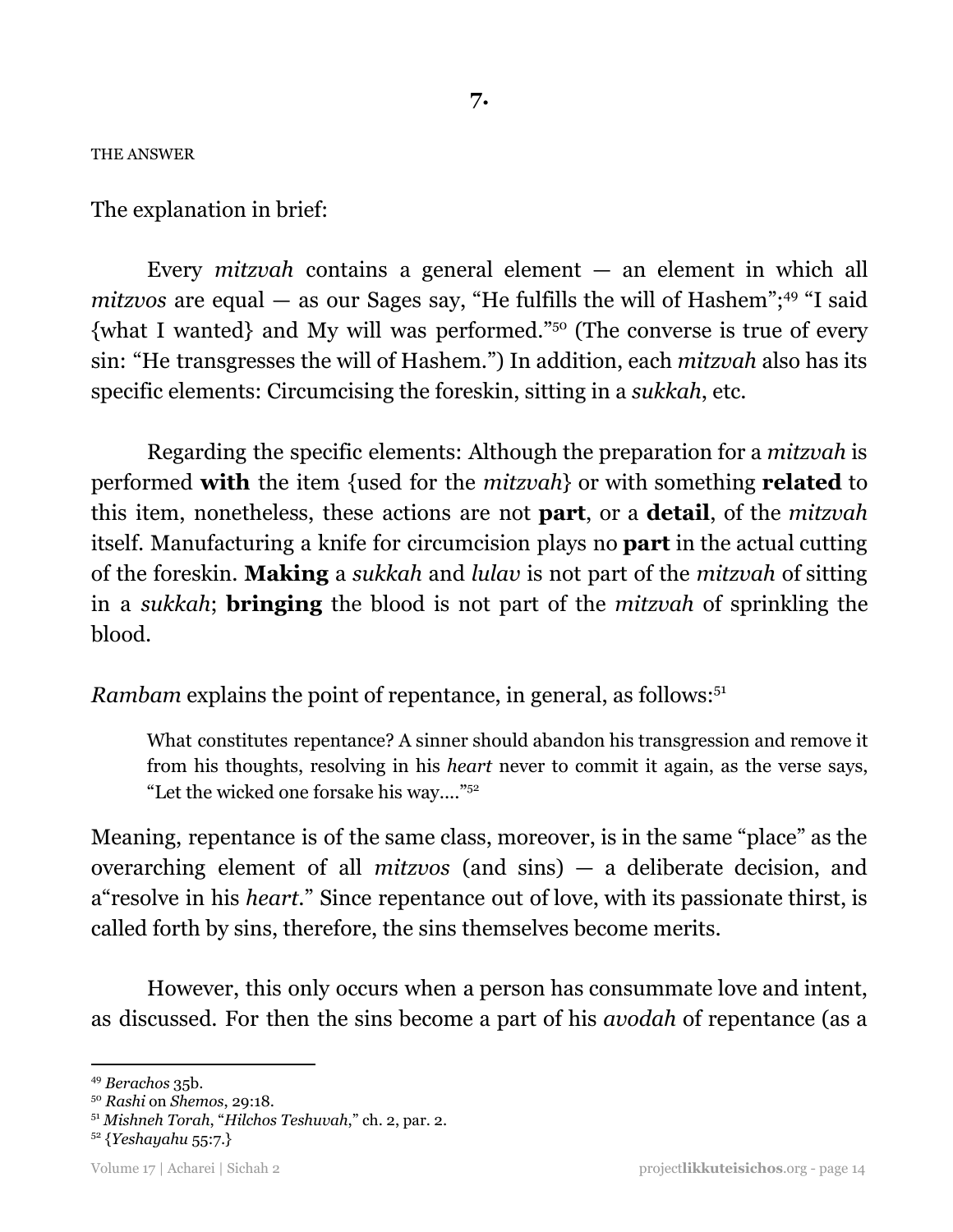result of his love and intent), and thus, they become merits. However, when these two factors are not exemplary, although he repents out of love, his intentional sins are not transformed into merits; he only uproots them **retroactively**.

# **8.**

#### SOME EXAMPLE

Briefly, some possible examples, **similar** at least, to the aforementioned concept:

Certain preparatory actions are substantially similar to the *mitzvah* for which they prepare, and they also become a *mitzvah*:

The category of *chinuch*:<sup>53</sup> The sacrifices and services of the days of inauguration {of the *Mishkan*}<sup>54</sup> (*chinuch*);<sup>55</sup> the *minchas chinuch* of a *kohen*;<sup>56</sup> a father's biblical<sup>57</sup> obligation to provide Torah *chinuch* to his child; and others.

Another example: *Mitzvah* observance in the times of exile, according to *Sifri* on the verse, <sup>58</sup> "*You will be banished… place these words of Mine…* — Although I am exiling you… be distinguished through {performance of the} commandments {so that} when you return, they will not be new to you."<sup>59</sup> And other examples.

An example of quasi-sins being transformed into merits within the category of **mitzvos themselves**: The Scapegoat,<sup>60</sup> the Red Heifer<sup>61</sup> (and the

 $53$  {Lit., education, this term also denotes inauguration. Each of these examples are preparatory.}

<sup>&</sup>lt;sup>54</sup> {The portable temple built by Moshe in the desert after the Exodus.}

<sup>55</sup> Rashi on *Shemos* 28:41 {"...is an expression of initiation. When a person begins something such as a position that he will be in possession of from that day on….} *Vayikra* 7:37.

<sup>&</sup>lt;sup>56</sup> {Each *kohen* had to offer a flour offering upon beginning to serve in the Temple.}

<sup>57</sup> Alter Rebbe's *Hilchos Talmud Torah*, ch. 1 sec. 1, and the sources cited there.

<sup>58</sup> *Sifri* on *Devarim* 11:17; referenced in Rashi's commentary on *Devarim* 11:17.

<sup>59</sup> {*Sifri* maintains that *mitzvah* observance during times of exile are (just) preparatory for *mitzvah* observance after the Redemption.}

<sup>60</sup> {"*Se'ir hamishtaleiach*," in the Hebrew original; it offered atonement by being cast off a cliff on Yom Kippur.}

<sup>61</sup> {"*Parah adumah*," in the Hebrew original; it was used for purification from corpse-impurity.}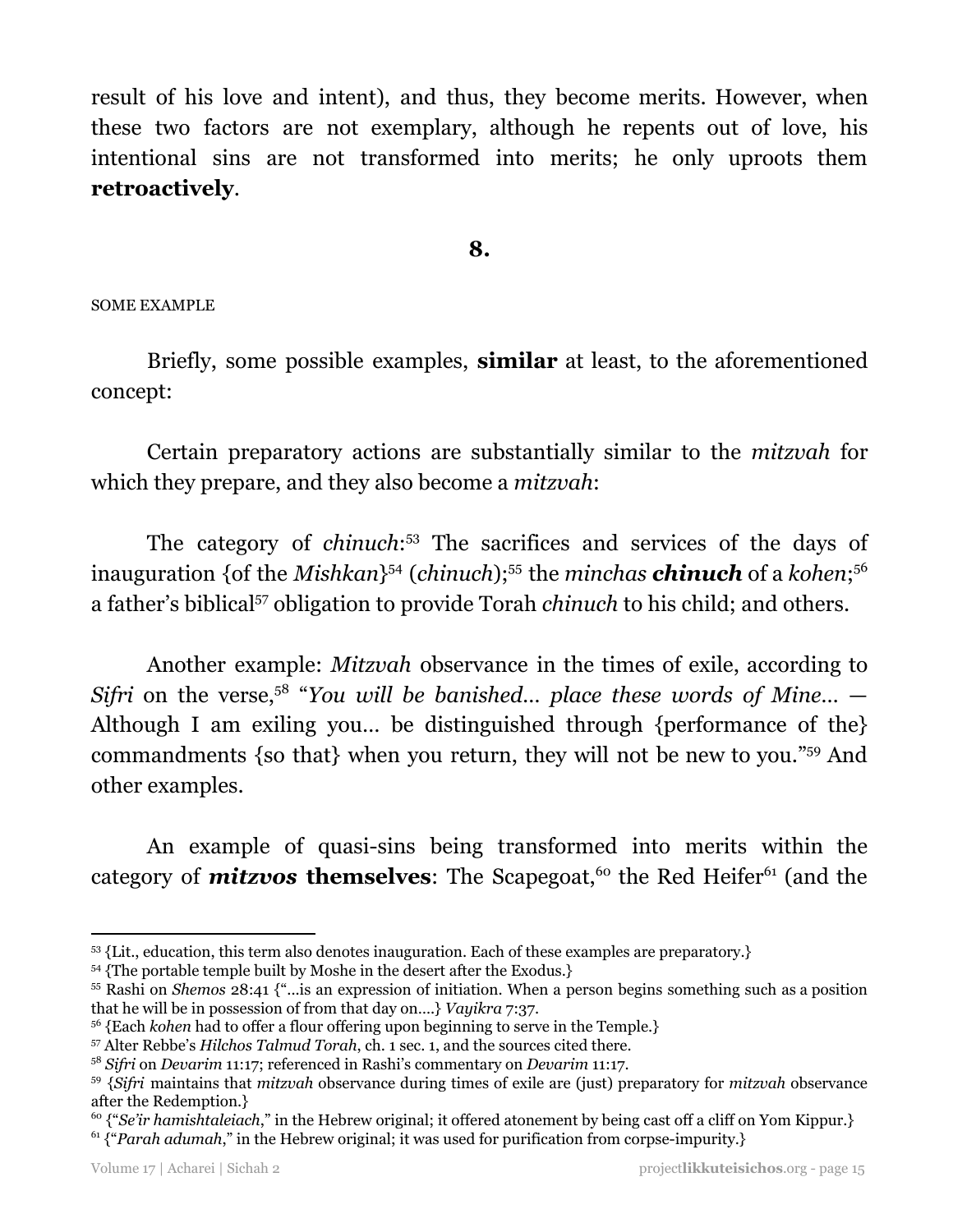Decapitated Calf).<sup>62</sup> In all of these cases, a service that was performed far **outside** {the Temple precincts} specifically effected atonement ("the Torah calls it {the Red Heifer} a sin-offering"). $63$  This was different from all other sacrifices whose services were performed **inside** (the Temple). And there are other examples.

Similarly: The bull that *Eliyahu HaNavi* offered on Mount Carmel<sup>64</sup> (by a temporary Divine dispensation);<sup>65</sup> and other examples.

Moreover, our Rabbis say: "From the forest itself comes {the handle for} the ax {which fells the tree}." 66

The fundamental principle of Torah: The saving of a life takes priority, overriding even any biblical prohibition, $67$  except those prohibitions that are the very antithesis of life — the three sins regarding which a person should rather be killed than transgress.<sup>68</sup> (Normally, someone who commits suicide has no portion in the World to Come).<sup>69</sup> And there are other examples.

This subject warrants further elaboration, but it is beyond our present scope.

<sup>&</sup>lt;sup>62</sup> {"Eglah arufah," in the Hebrew original; it was decapitated as penitence for an unsolved murder.}

<sup>63</sup> *Avodah Zarah* 23b.

<sup>64</sup> {While it was prohibited to offer sacrifices outside of the *Beis Hamikdash*.}

<sup>65</sup> {"*Horaas shaah*," in the Hebrew original.}

<sup>66</sup> *Sanhedrin* 39b; see *Tanya*, "*Likkutei Amarim*," beg. of ch. 31; see also *Mishneh Torah*, "*Hilchos De'os*," ch. 2, par. 2.

<sup>67</sup> *Sanhedrin* 74a.

<sup>68</sup> {Idolatry, sexual immorality, and murder (*Sanhedrin* 74a).}

<sup>69</sup> *Maharit*, *Kesuvos* 103b.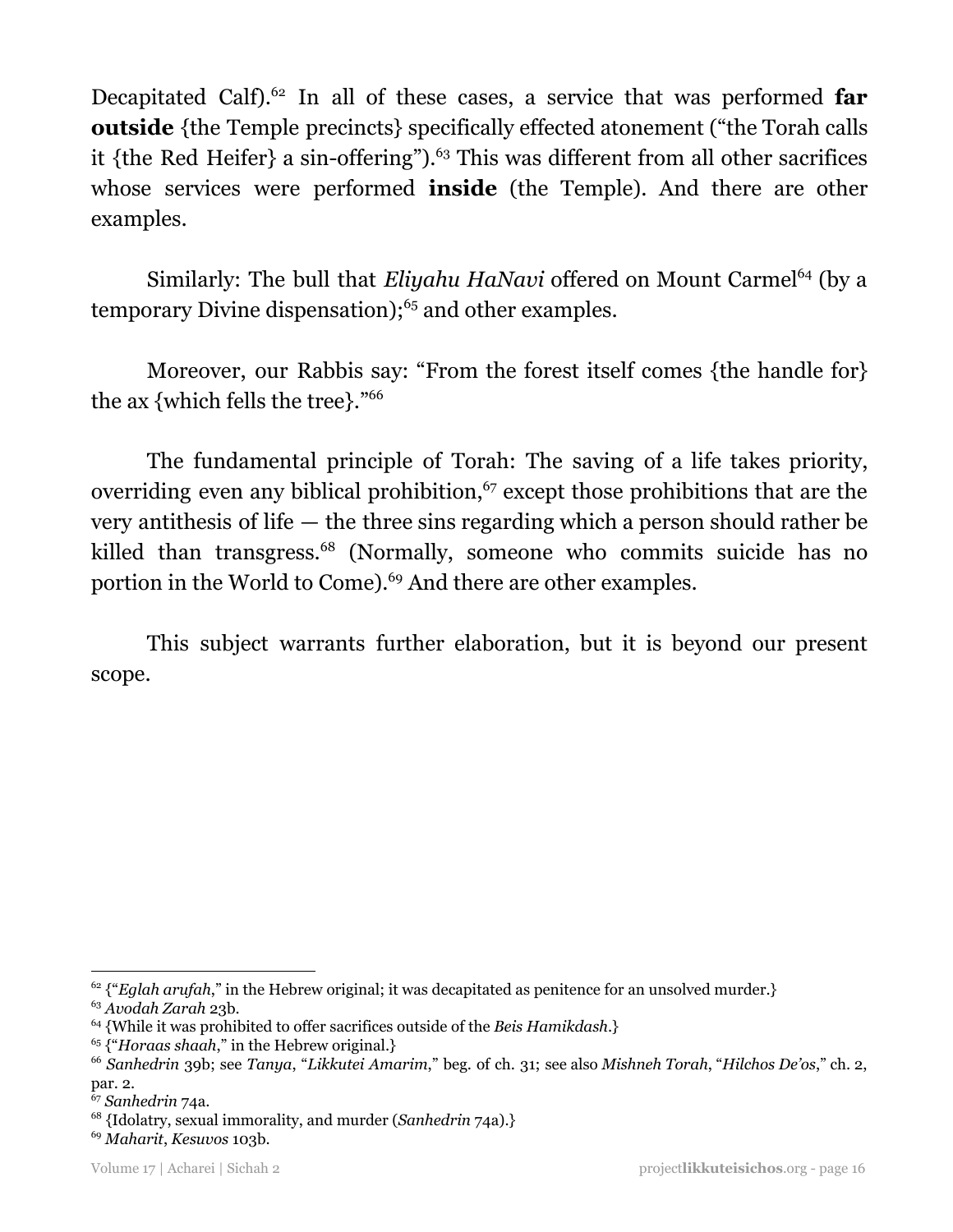**9.**

#### SHOULD CONCERN MEAN REPENTANCE

On this basis, we can also appreciate the conclusion of tractate *Yoma*:

One who experiences a seminal emission on Yom Kippur should be apprehensive the entire year {that perhaps he was given a sign that he and his fast were rejected}. But if he survives the year, he can be assured that he has a share in the World to Come….

First let us explain the nuanced wording, "{he} should be **apprehensive** the entire year." This is in contrast to the regular wording, "it is a bad omen for him."

# The explanation:

The meaning of the expression, "{he} should be apprehensive the entire year" is that he should repent. For he should be concerned (not [so much] out of fear that he will not live out the year, but because he saw a seminal emission) as Rashi says:<sup>70</sup> "Perhaps they {the Heavenly court} did not accept his fast, and they have satiated him with that which they can satiate him, like a servant who comes to prepare a cup for his master but the master spills the contents of the ladle onto the servant's face." (And as the Alter Rebbe adds) $71$  "Meaning, I do not want your service." This "concern" and reflection brings the person to a higher plane of *avodah* (service) than what he had reached beforehand.

In slightly different words: Since he experienced a seminal emission on *Yom Kippur* unintentionally<sup>72</sup> — *Yom Kippur* is a time when we afflict ourselves with the five afflictions<sup>73</sup> and do not think about  $sin - this$  emission was not brought on by his evil inclination, but rather it occurred by Divine providence. Since "from the mouth of the Most High, evil... does not emerge," $74$  we must

<sup>74</sup> *Eichah* 3:38.

<sup>70</sup> *Yoma* 88a, s.v., "*yidag*."

<sup>71</sup> Alter Rebbe's *Shulchan Aruch*, "*Orach Chaim*," sec. 615, par. 2.

<sup>72</sup> Rashi on *Yoma* 88a, s.v., "*haro'eh*."

<sup>73</sup> {We abstain from eating & drinking, washing oneself, anointing oneself, wearing leather shoes, and marital relations (*Yoma* 73b).}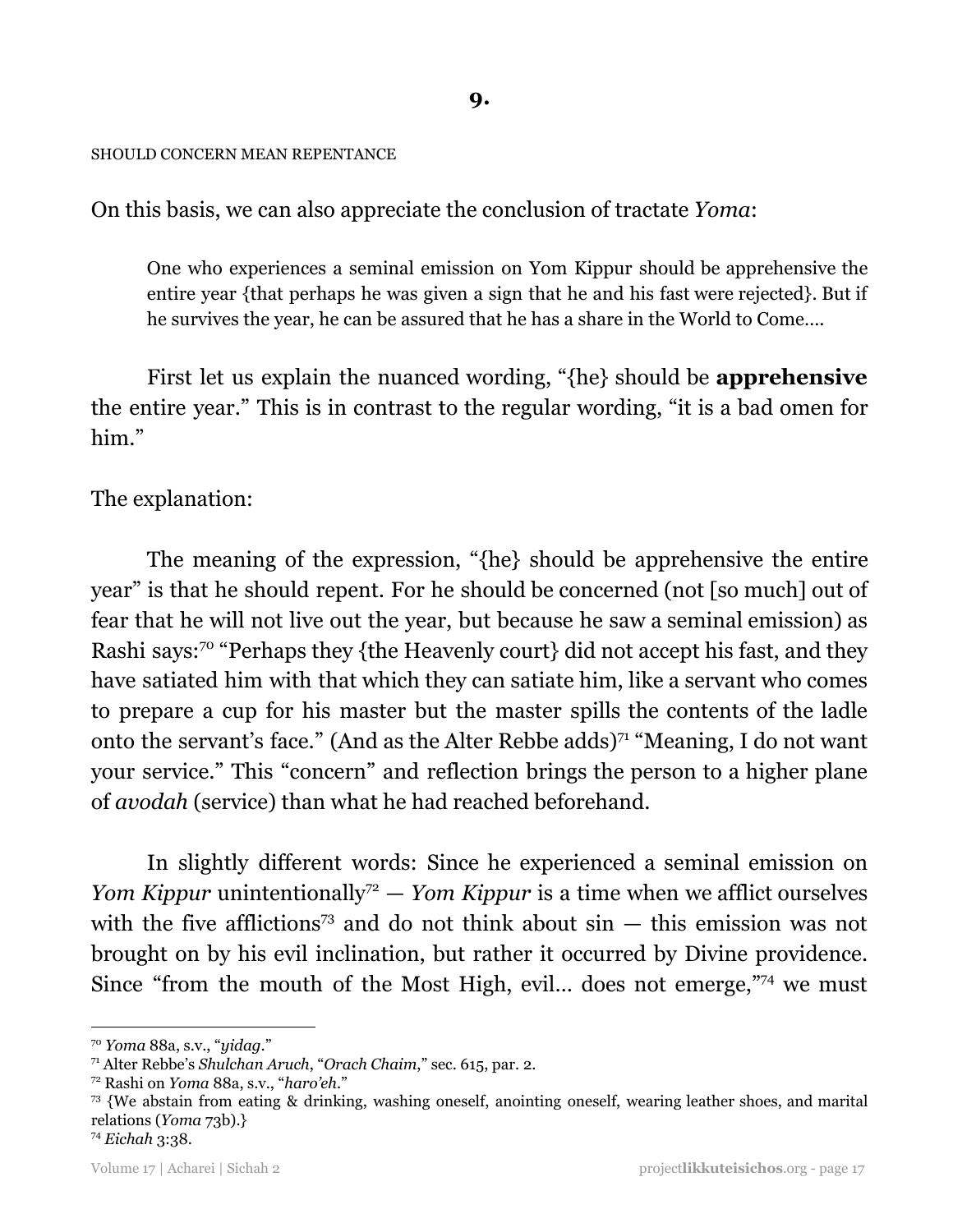conclude that the purpose behind this incident was to allow the person to ascend to a higher level of *avodah* through this experience. He can now reach an *avodah* of repentance to which the regular *avodah* of a *tzaddik* would never have brought him (similar to the quote from *Tanya* above).

When he performs the *avodah* of repentance in a complete sense — "he should be apprehensive the entire year" — he receives a **boost** not only in his spiritual *avodah* but also physically: "He will live a long life." He will live a longer life than was preordained based on the root of his soul and the regular course of his *avodah*.

## **10.**

#### THE CONTEXT

On this basis, we can also appreciate why chapter *Yom Hakippurim* in tractate *Yoma* concludes with this teaching about a person who experiences a seminal emission on *Yom Kippur*, and its relevance to the continuity of the *mishnah* and the preceding discussion:

In the *mishnah*, Rabbi Akiva discusses two types of purification that come from Hashem: Sprinkling and immersion. Sprinkling requires intent, immersion does not. The *Gemara* then continues to discuss this topic and explains the difference between the two types of repentance — repentance out of love and repentance out of fear. In contrast to repentance out of love, repentance out of fear lacks (perfect) intent.

More specifically, there are two sub-classes of repentance out of love: Repentance that uproots a person's sins retroactively, making him a *tzaddik*. To achieve this sort of repentance, a fleeting thought, in a single moment, without (perfect) intent. This is similar to immersion in a *mikvah*. Then there is a higher type of repentance that transforms sins into merits. This repentance can be reached only when accompanied with perfect intent, similar to sprinkling, as elucidated above.